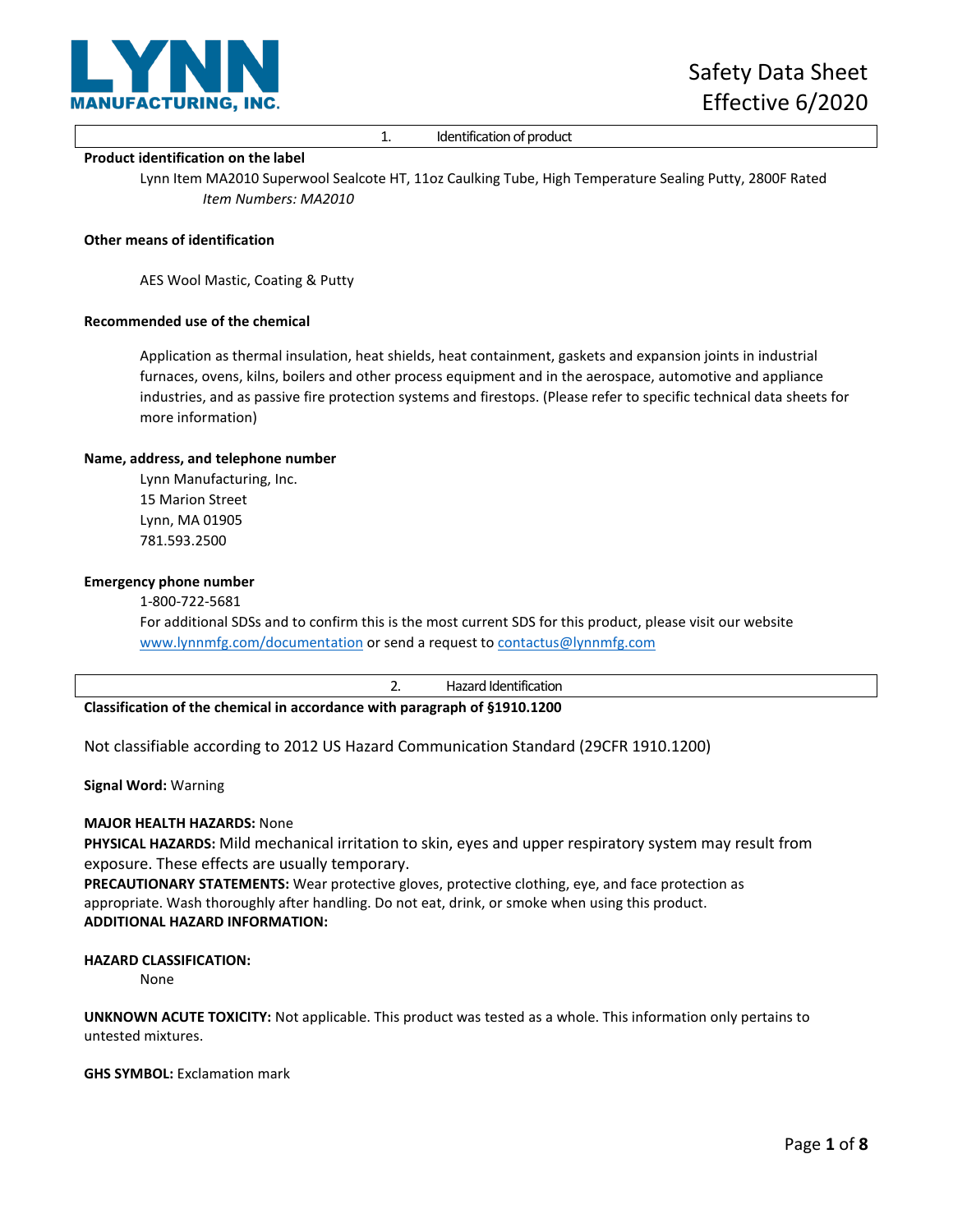



# **GHS SIGNAL WORD: WARNING**

# **GHS - Health Hazard Statement(s)**

- May cause mild eye irritation
- May cause mild skin irritation
- Harmful if swallowed

# **GHS - Precautionary Statement(s) - Prevention**

- Wear eye protection/face protection
- Wear rubber gloves and apron to prevent direct contact with skin
- Wash thoroughly after handling
- Use in well ventilated area when product is subject to heat
- Wear N-95 mask if product is to be sprayed, or is dried and work will create dust
- Do not eat, drink or smoke when using this product

# **GHS - Precautionary Statement(s) - Response**

• IF IN EYES: flush immediately with large amounts of lukewarm water for at least 15 minutes. Eyelids should be held away from the eyeball to ensure thorough rinsing. Do not rub eyes.

- If eye irritation persists: Get medical advice/attention
- IF ON SKIN: Wash with plenty of water
- If skin irritation occurs: Remove soiled clothing. Do not rub or scratch exposed skin. Wash area of contact thoroughly with soap and water. Using a skin cream or lotion after washing may be helpful.
- Take off contaminated clothing and wash it before reuse
- IF SWALLOWED: Rinse out mouth, drink 1-2 glasses of water, do not induce vomiting. If symptoms develop and persist, get medical attention. Never give anything by mouth to an unconscious person.
- If any symptoms persist, seek medical advice.
- Specific treatment (see First Aid information on product label and/or Section 4 of the SDS)

# **GHS - Precautionary Statement(s) - Storage**

• There are no Precautionary-Storage phrases assigned

# **GHS - Precautionary Statement(s) - Disposal**

• Dispose of contents and container in accordance with applicable local, regional, national, and/or international regulations

# **Hazards Not Otherwise Classified (HNOC) - GHS**

None identified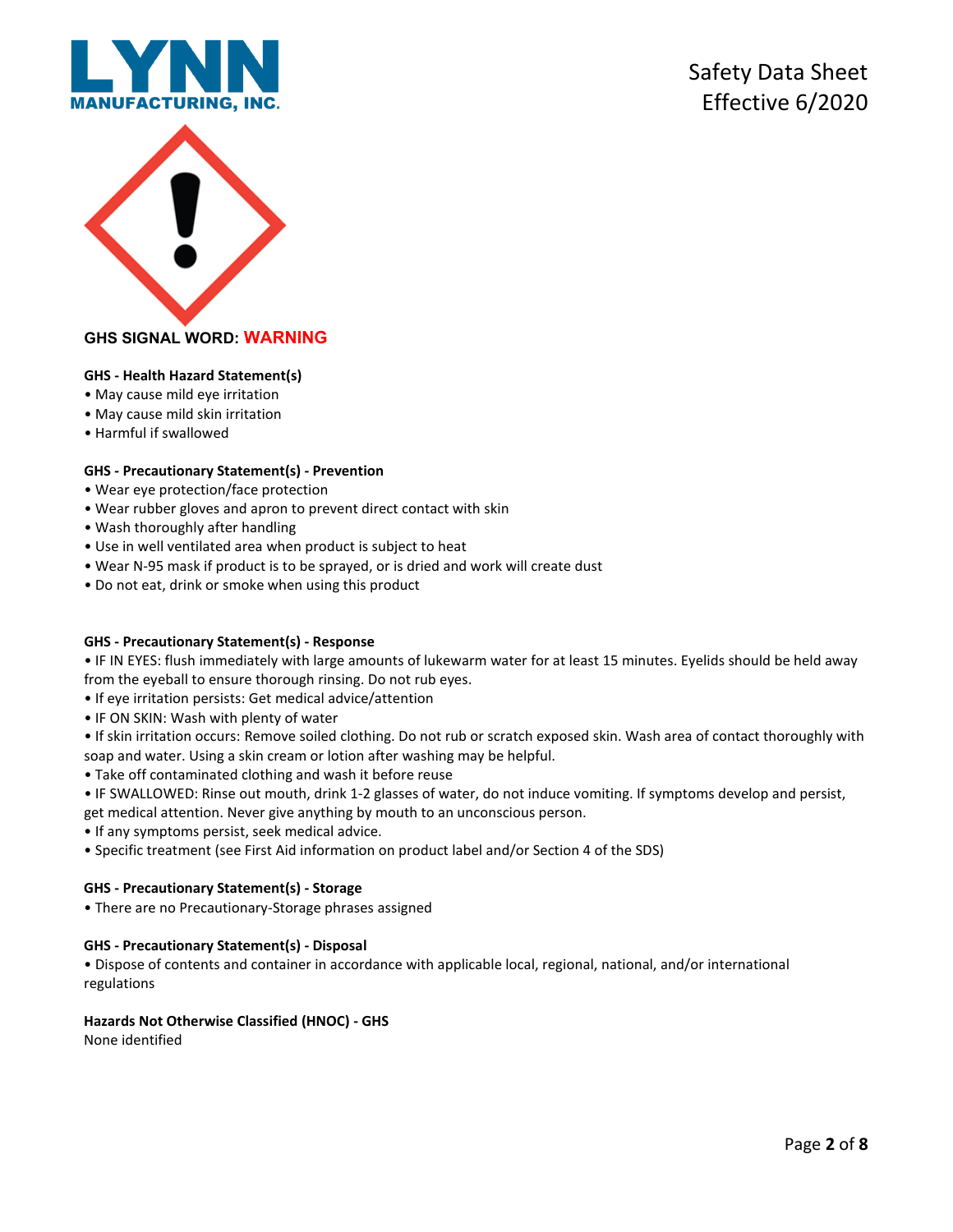

**3.** Composition / Information On Ingredients

#### **Composition table**

| <b>COMPONENTS</b>                                                                                                  | <b>CAS NUMBER</b> | % BY WEIGHT |
|--------------------------------------------------------------------------------------------------------------------|-------------------|-------------|
| Water                                                                                                              | 7732-18-5         | 45-60       |
| Alkaline-Earth Silicate Wool <sup>(1)</sup>                                                                        | 436083-99-7       | $20 - 40$   |
| Silica (amorphous)                                                                                                 | 60676-86-0        | 15-25       |
| (1) CAS definition: Alkaline Earth Silicate (AES) consisting of silica (50-82 wt %), calcia and magnesia (18-43 wt |                   |             |
| %), alumina, titania and zirconia (less than 6 wt %), and trace oxides. This CAS composition also covers Morgan    |                   |             |
| Thermal Ceramics products Calcium-MagnesiumSilicate Wool (CAS no. 329211-92-9) and Calcium-                        |                   |             |
| Magnesium Zirconium-Silicate Wool (CAS no. 308084-09-5).                                                           |                   |             |

| First-Aid measures<br>4. |                                                                                        |                                                                                                                                                                                                                 |
|--------------------------|----------------------------------------------------------------------------------------|-----------------------------------------------------------------------------------------------------------------------------------------------------------------------------------------------------------------|
| <b>ROUTE</b>             | <b>COMMON SYMPTOMS</b>                                                                 | <b>FIRST AID</b>                                                                                                                                                                                                |
| Inhalation               | Inhalation can cause irritation of<br>mucous membranes and upper<br>respiratory tract. | Remove affected person to clean fresh air. Drink water to clear<br>throat, and blow nose to remove dust                                                                                                         |
| Ingestion                | May cause irritation to the<br>gastrointestinal tract.                                 | Rinse out mouth, drink 1-2 glasses of water, do not induce<br>vomiting. If symptoms develop and persist, get medical attention.<br>Never give anything by mouth to an unconscious person.                       |
| Skin                     | May cause irritation                                                                   | If skin becomes irritated, remove soiled clothing. Do not rub or<br>scratch exposed skin. Wash area of contact thoroughly with soap<br>and water. Using a skin cream or lotion after washing may be<br>helpful. |
| Eyes                     | Irritation                                                                             | If eyes become irritated, flush immediately with large amounts of<br>lukewarm water for at least 15 minutes. Eyelids should be held<br>away from the eyeball to ensure thorough rinsing. Do not rub<br>eyes.    |

# **5.** Fire-fighting measures

Fire Hazard: Non-combustible products, class of reaction to fire is zero. Packaging and surrounding materials may be combustible.

Extinguishing Media: Use media appropriate for surrounding fire

Fire Fighting: Move container from fire area if it can be done without risk. Avoid inhalation of material or combustion by-

products. Stay upwind and keep out of low areas.

Sensitivity to Mechanical Impact: Not sensitive.

Sensitivity to Static Discharge: Not sensitive.

Lower Flammability Level (air): Not flammable

Upper Flammability Level (air): Not flammable

Flash point: Not flammable

Auto-ignition Temperature: Not applicable

6. Accidental Release Measures

# **Personal Precautions:**

Wear appropriate personal protective equipment recommended in Section 8, Exposure Controls / Personal Protection, of the SDS.

# **Environmental Precautions:**

Non-combustible products, class of reaction to fire is zero. Packaging and surrounding materials may be combustible. Releases should be reported, if required, to appropriate agencies.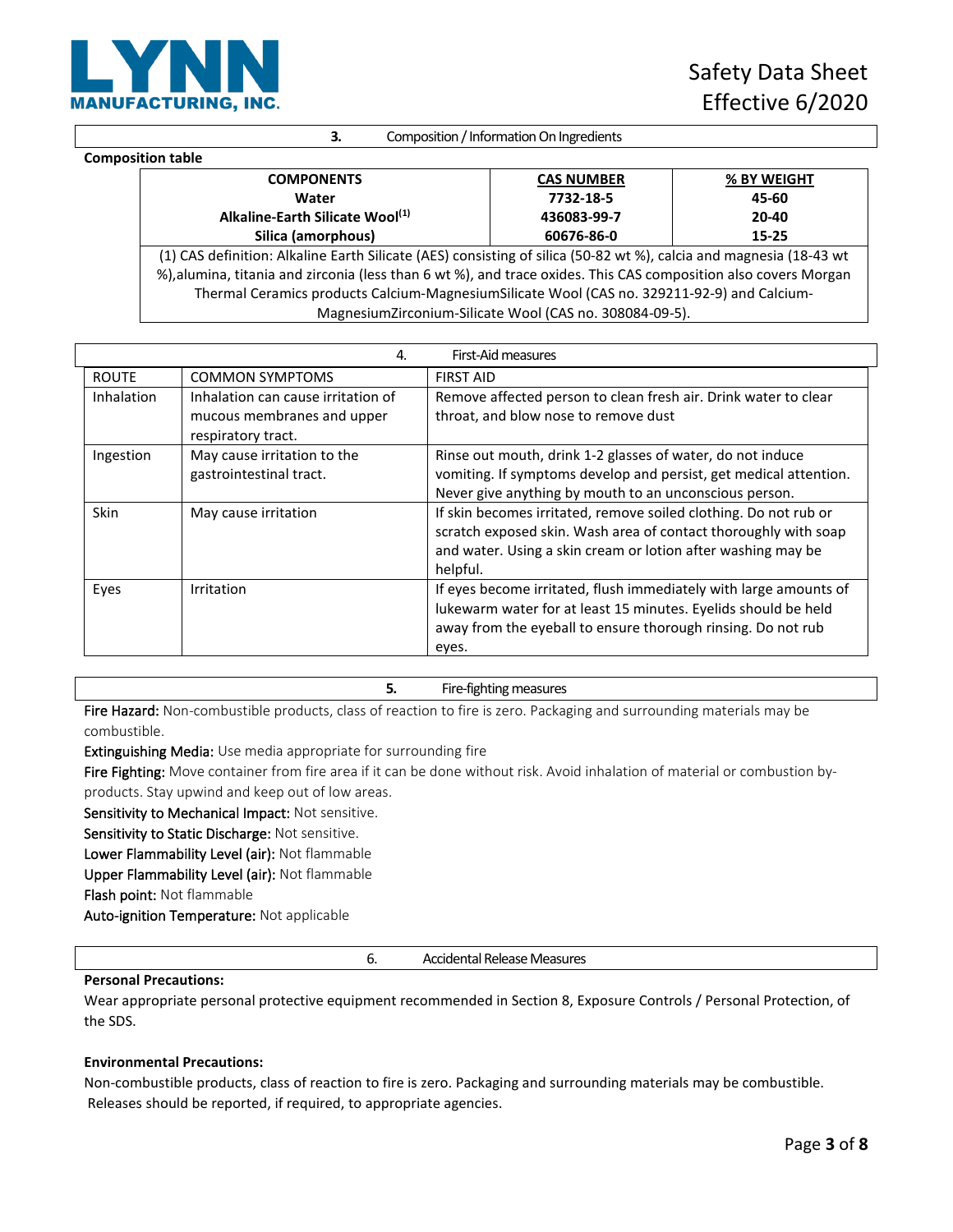

# **Methods and Materials for Containment and Cleaning Up:**

Take up with liquid-absorbing material (eg. sand, wood dust). Wash spillage site thoroughly with soap and water or detergent solution. Dispose of according to Federal, State and local government regulations.

| Handling<br>and storage:<br>. . |
|---------------------------------|
|---------------------------------|

# **Precautions for Safe Handling:**

Limit the use of power tools unless in conjunction with local exhaust. Use hand tools whenever possible. Frequently clean the work area with HEPA filtered vacuum or wet sweeping to minimize the accumulation of debris. Do not use compressed air for clean-up.

# **Safe Storage Conditions:**

Store in original factory container in a dry area. Keep container closed when not in use. Store at temperatures above 35°F to avoid irreversible precipitation of silica.

# **Empty Containers:**

Product packaging may contain residue. Do not reuse.

**8.** Risk Management Measures / Exposures Controls / Personal Protection

# **EXPOSURE GUIDELINES:**

| <b>Major Component</b>                                                                                                                                                                                                                                                                                                                                                                              | <b>OSHA PEL</b>                                         | <b>ACGIH TVL</b> | <b>Manufacturer's Reg</b> |
|-----------------------------------------------------------------------------------------------------------------------------------------------------------------------------------------------------------------------------------------------------------------------------------------------------------------------------------------------------------------------------------------------------|---------------------------------------------------------|------------------|---------------------------|
| Alkaline-Earth Silicate<br>Wool                                                                                                                                                                                                                                                                                                                                                                     | None Established                                        | None Established | $1 f/cc$ , 8-hr TWA       |
| Silica, Amorphous                                                                                                                                                                                                                                                                                                                                                                                   | $(80 \text{ mg/m3} \div \% \text{SiO2})$ or 20<br>mppcf | None Established | None Established          |
| OTHER OCCUPATIONAL EXPOSURE LEVELS (OEL)                                                                                                                                                                                                                                                                                                                                                            |                                                         |                  |                           |
| Industrial hygiene standards and occupational exposure limits vary between countries and local<br>jurisdictions. Check which exposure levels apply to your facility and comply with local regulations. If no<br>regulatory dust or other standards apply, a qualified industrial hygienist can assist with a specific<br>workplace evaluation including recommendations for respiratory protection. |                                                         |                  |                           |

**ENGINEERING CONTROLS:** Use in well ventilated area when product is subject to heat

# **PERSONAL PROTECTIVE EQUIPMENT:**

**Eye Protection:** Goggles/safety glasses with sideshields should be worn.

**Skin and Body Protection:** Wear rubber gloves and apron to prevent direct contact with skin. **Respiratory Protection:** When engineering and/or administrative controls are insufficient to maintain workplace concentrations below the appropriate REG/PEL/REL, the use of appropriate respiratory protection, pursuant to the requirements of OSHA Standards 29 CFR 1910.134 and 29 CFR 1926.103, is recommended. A NIOSH certified respirator with a filter efficiency of at least 95% should be used. The 95% filter efficiency recommendation is based on NIOSH respirator selection logic sequence for exposure to particulates. Selection of filter efficiency (i.e. 95%, 99% or 99.97%) depends on how much filter leakage can be accepted and the concentration of airborne contaminants. Other factors to consider are the NIOSH filter series N, R or P. (N) Not resistant to oil, (R) Resistant to oil and (P) oil Proof. These recommendations are not designed to limit informed choices, provided that respiratory protection decisions comply with 29 CFR 1910.134. The evaluation of workplace hazards and the identification of appropriate respiratory protection is best performed , on a case by case basis, by a qualified industrial hygienist. You may also refer to health and safety information on the HTIW Coalition website www.HTIWCoalition.org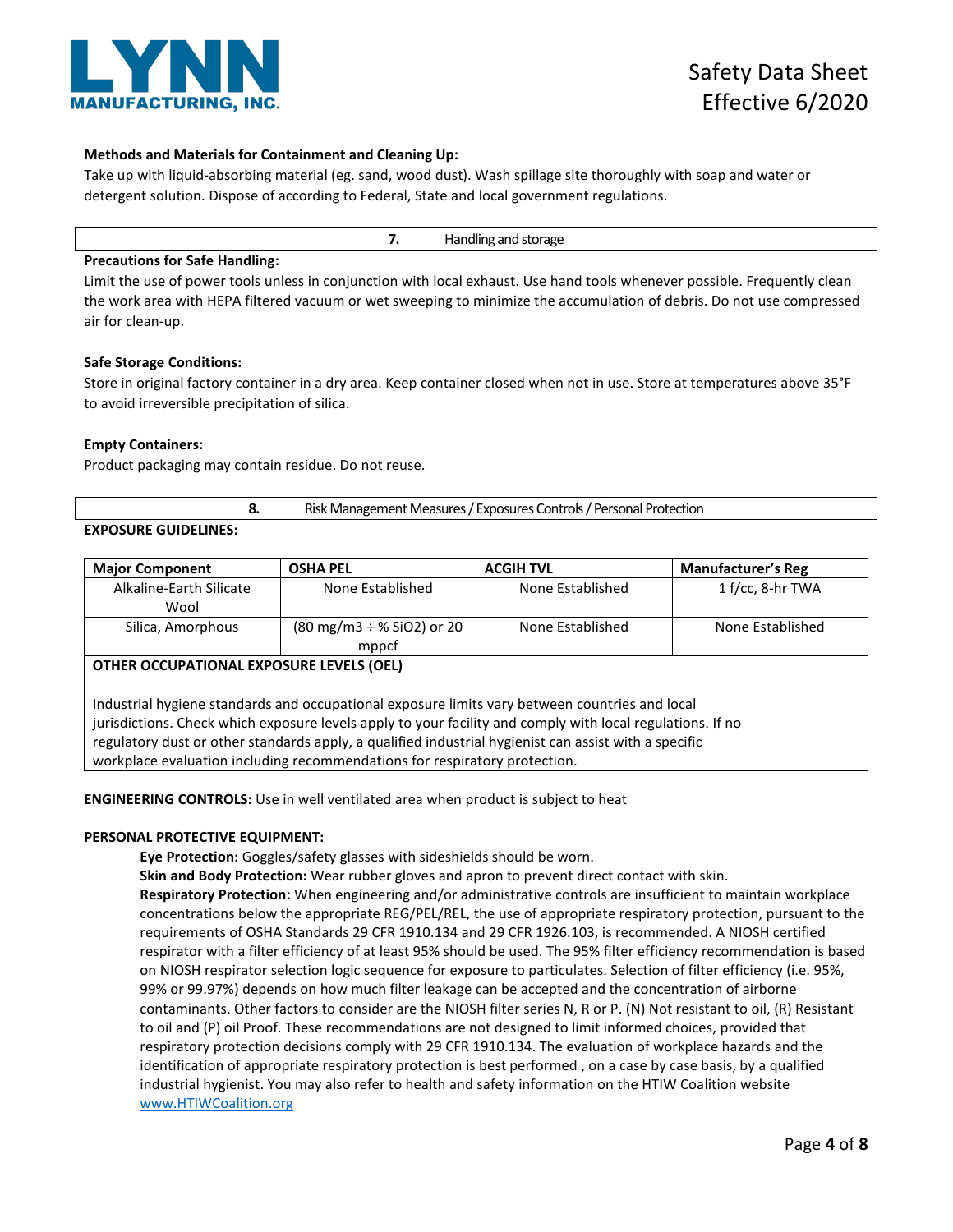

|                                          | 9.<br>Physical and chemical properties |
|------------------------------------------|----------------------------------------|
| Appearance:                              | White putty-like substance             |
| Color:                                   | White to off white                     |
| Odor:                                    | Not applicable                         |
| <b>Odor Threshold [ppm]:</b>             | Not applicable                         |
| <b>Decomposition Temperature:</b>        | Not applicable                         |
| <b>Boiling Point/Range:</b>              | Not applicable                         |
| <b>Freezing Point/Range:</b>             | 30 °F (-1 °C).                         |
| <b>Melting Point/Range:</b>              | 3000°F (1649°C)                        |
| <b>Vapor Pressure:</b>                   | Not Determined                         |
| <b>Vapor Density (air=1):</b>            | Not Determined                         |
| <b>Relative Density/Specific Gravity</b> |                                        |
| $(water=1):$                             | 1.2                                    |
| <b>Water Solubility:</b>                 | Yes                                    |
| pH:                                      | Not Determined                         |
| Evaporation Rate (ether=1):              | 1.00 Same as water                     |
| <b>Partition Coefficient</b>             |                                        |
| (n-octanol/water):                       | Not Determined                         |
| Flash point:                             | Not flammable                          |
| Flammability (solid, gas):               | Not applicable                         |
| Lower Flammability Level (air):          | Not flammable                          |
| <b>Upper Flammability Level (air):</b>   | Not flammable                          |
| <b>Auto-ignition Temperature:</b>        | Not applicable                         |
| <b>Viscosity:</b>                        | Not available                          |

# **10.** Stability and Reactivity

**Chemical Stability:** Stable at normal temperatures and pressures. **Reactivity:** Not reactive under normal temperatures and pressures. **Possibility of Hazardous Reactions:** None.

# **Conditions to Avoid:**

• Please refer to handling and storage advise in Section 7.

**Incompatibilities/ Materials to Avoid:** This product is not reactive

**Hazardous Decomposition Products:** Upon heating above 1650º F (900º C) for sustained periods, AES wools begin to transform to mixtures of amorphous and crystalline phases.

**Hazardous Polymerization:** Will not occur.

**11.** Toxicological information

# **TOXICOKINETICS, METABOLISM AND DISTRIBUTION**

Exposure is predominantly by inhalation or ingestion. Man made vitreous fibres of a similar size to AES have not been shown to migrate from the lung and/or gut and do not become located in other organs of the body.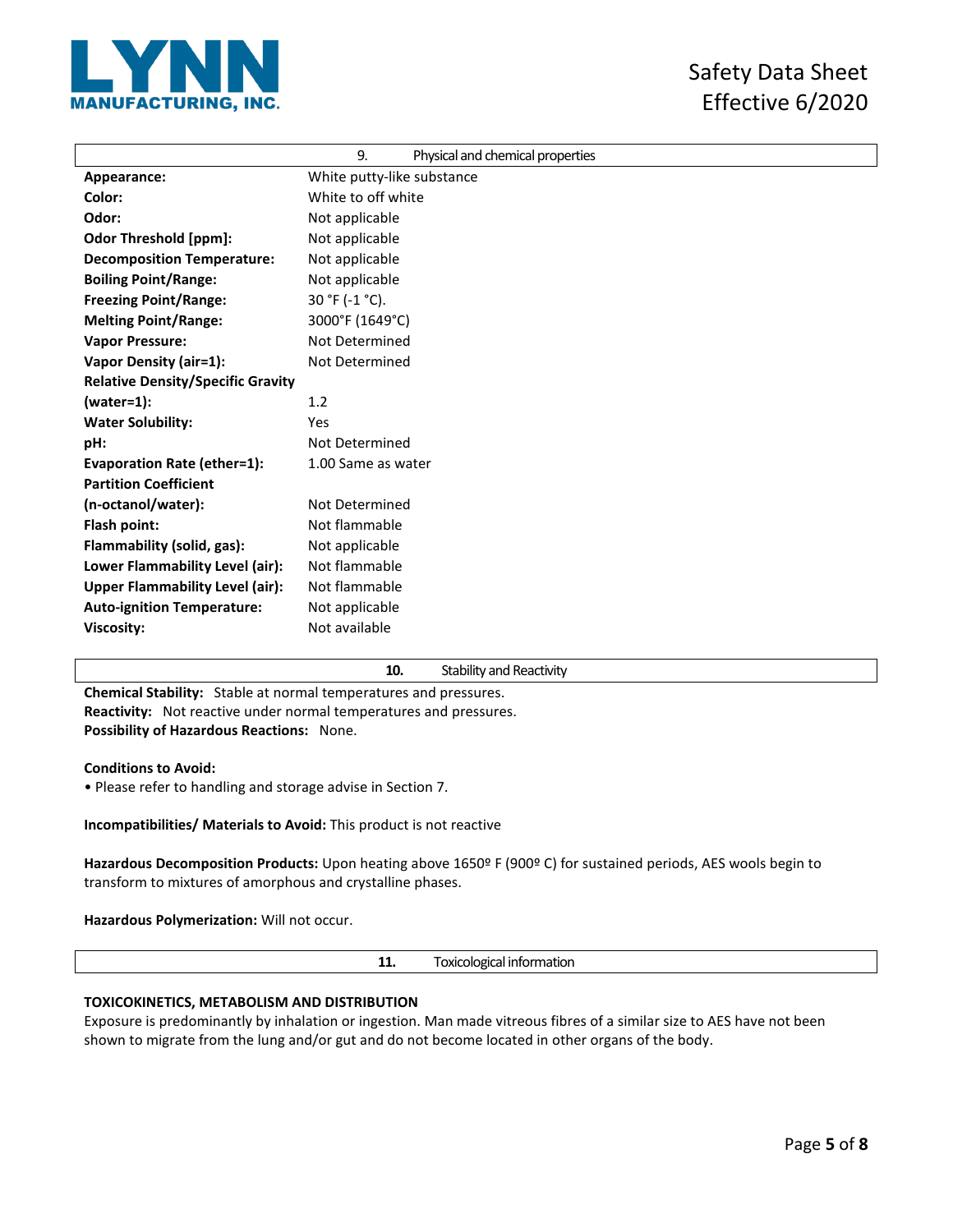

# **Acute Toxicity**

# IRRITANT PROPERTIES

Superwool fibers are negative when tested using approved methods (Directive 67/548/EEC, Annex 5, Method B4). Like all man-made mineral fibers and some natural fibers, fibers contained in this product can produce a mild mechanical irritation resulting in temporary itching or rarely, in some sensitive individuals, in a slight temporary reddening. Unlike other irritant reactions, this is not the result of allergy or chemical skin damage but is caused by mechanical effects.

# **Epidemiology**

No data available.

# **Toxicology**

#### AES Wool:

Fibers contained in the products listed in the title have been designed to be rapidly cleared from lung tissue. This low biopersistence has been confirmed in many studies on AES using EU protocol ECB/TM/27(rev 7). When inhaled, even at very high doses, they do not accumulate to any level capable of producing a serious adverse biological effect. In lifetime chronic studies there was no exposure-related effect more than would be seen with any "inert" dust. Subchronic studies at the highest doses achievable produced at worst a transient mild inflammatory response. Fibers with the same ability to persist in tissue do not produce tumors when injected into the peritoneal cavity of rats.

# **Silica, Amorphous:**

Toxic effects found in animals following a single inhalation exposure to amorphous silica include upper respiratory irritation, lung congestion, bronchitis and emphysema. Repeated inhalation exposures at concentrations of 50 to150 mg/m3 produced increased lung weights and lung changes. No progressive pulmonary fibrosis was seen and the observed lung changes were reversible. No adverse effects were observed in this study at 10 mg/m3. No animal test reports have been found which define carcinogenic, mutagenic or reproductive effects.

# **International Agency for Research on Cancer and National Toxicology Program**

Not applicable.

|                                                                  | 12. | Ecological information |
|------------------------------------------------------------------|-----|------------------------|
| Ecotoxicity (aquatic and terrestrial, where available)           |     |                        |
| These products are not reported to have any ecotoxicity effects. |     |                        |
| <b>Bioaccumulative potential</b>                                 |     |                        |
| No bioaccumulative potential.                                    |     |                        |
| <b>Mobility in soil</b>                                          |     |                        |
| No mobility in soil.                                             |     |                        |
|                                                                  |     |                        |

# **Other adverse effects (such as hazardous to the ozone layer)**

No adverse effects of this material on the environment are anticipated.

|  |  | <b>Disposal Considerations</b> |
|--|--|--------------------------------|
|--|--|--------------------------------|

**Waste from material:**

To prevent waste materials from becoming airborne during waste storage, transportation and disposal, a covered container or plastic bagging is recommended. Comply with federal, state and local regulations.

Safety Data Sheet Effective 6/2020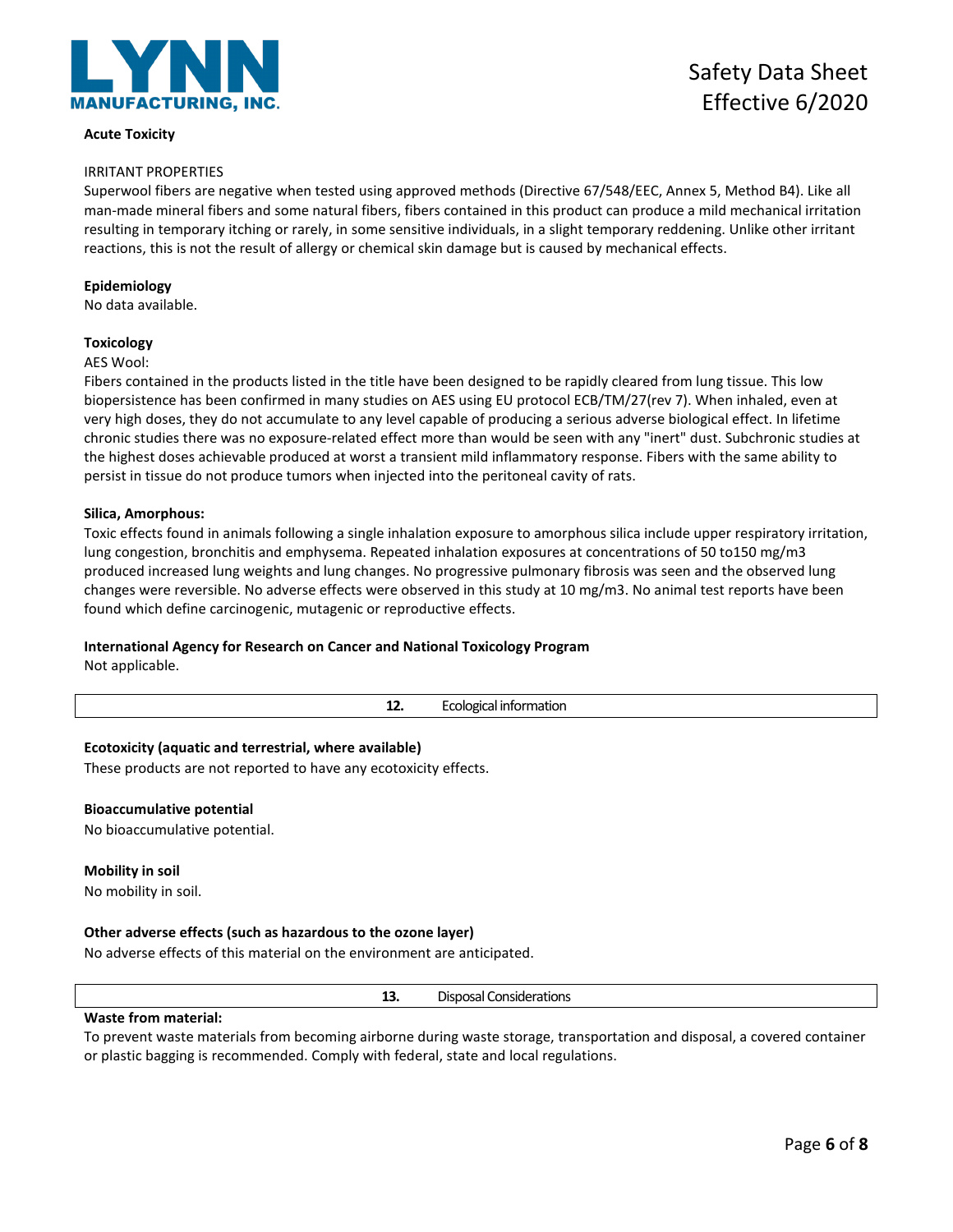

**14.** Transport information

# **LAND TRANSPORT**

U.S. DOT 49 CFR 172.101:

Status: Not Regulated.

CANADIAN TRANSPORTATION OF DANGEROUS GOODS:

Status: Not Regulated.

**MARITIME TRANSPORT (IMO / IMDG) Not regulated**

Status - IMO / IMDG: Not Regulated

**15.** Regulatory information

# **UNITED STATES REGULATIONS**

**SARA Title III**:This product does not contain any substances reportable under Sections 302, 304, 313 (40 CFR 372). Sections 311 and 312 apply.

**OSHA**: Comply with Hazard Communication Standards 29 CFR 1910.1200 and 29 CFR 1926.59 and Respiratory Protection Standards 29 CFR 1910.134 and 29 CFR 1926.103.

**TSCA**:AES wools have been assigned several CAS numbers; however, as "article", they are not required to be listed on the TSCA inventory.

**CERCLA**:AES wool contains fibers with an average diameter greater than one micron and thus is not considered a CERCLA hazardous substance.

**CAA**: AES wool contains fibers with an average diameter greater than one micron and thus is not considered a hazardous air pollutant.

**States**: California Proposition 65:

This product and its ingredients are not listed, but it may contain impurities/trace elements known to the State of California to cause cancer or reproductive toxicity as listed under Proposition 65 State Drinking Water and Toxic Enforcement Act.

# **International Regulations**

**Canada WHMIS**: No Canadian Workplace Hazardous Materials Information System categories apply to this product. **Canadian EPA**: All substances in this product are listed, as required, on the Domestic Substance List (DSL). **European Union**: These products are exonerated from any carcinogenic classification in the countries of the European Union under the provisions of Nota Q of the European Commission Directive 97/69/EC.

**16.** Other Information

# **Devitrification**

PRECAUTIONARY MEASURES TO BE TAKEN AFTER SERVICE UPON REMOVAL

High temperature insulating wool (HTIW) is typically used in insulation applications to keep temperature exposure at 900°C or above in a closed space. The exposure temperature maximum occurs at the hot face surface of the insulation. The heat exposure on the insulation decreases from the hot face to the cold face as the insulation "insulates itself". As a result, only thin layers of the hot face surface of the insulation become devitrified and respirable dust generated during removal operations typically do not contain detectable levels of crystalline silica (CS).

Toxicological evaluation of the effect of the presence of CS in artificially heated HTIW material has not shown any increased toxicity in vitro and in vivo. The results from different factor combinations such as increased brittleness of fibers or micro crystals embedded in the glass structure of the fiber and therefore not biologically available, may explain the lack of toxicological effects. IARC evaluation as provided in Monograph 68 is not relevant since CS is not biologically available in after-service HTIW.

# **Product Stewardship Program**